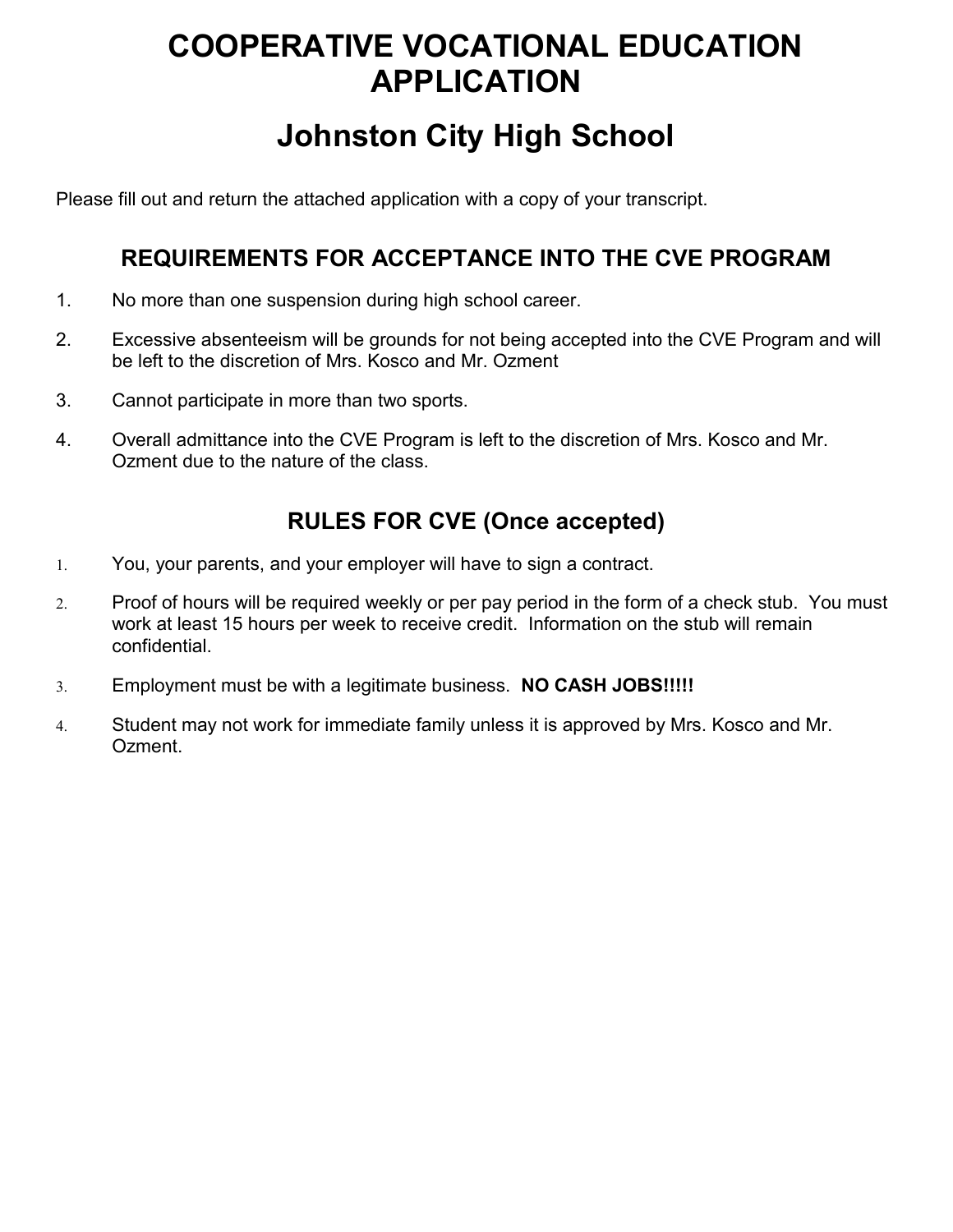|                                                                                                                                                                 |                                 | Name of Parents or Guardians <b>contained a control of the Control of Parameters</b> and the Name of Parents or Guardians                                                                                                           |
|-----------------------------------------------------------------------------------------------------------------------------------------------------------------|---------------------------------|-------------------------------------------------------------------------------------------------------------------------------------------------------------------------------------------------------------------------------------|
|                                                                                                                                                                 |                                 | Parents'/Guardians' Occupation: Mother/Guard. <b>Example:</b> Father/Guard. Father/Guard. Father/Guard. Father/Guard. Father/Guard. Father/Guard. Father/Guard. Father/Guard. Father/Guard. Father/Guard. Father/Guard. Father/Guar |
| Do you have a driver's license? Can you provide transportation? ________________                                                                                |                                 |                                                                                                                                                                                                                                     |
| List the high school subjects you have taken and your final grade in each:                                                                                      |                                 |                                                                                                                                                                                                                                     |
| FRESHMAN YEAR<br>Subject<br>Grade                                                                                                                               | SOPHOMORE YEAR<br>Subject Grade | <b>JUNIOR YEAR</b><br>Subject Grade                                                                                                                                                                                                 |
| <u>ATTACH A COPY OF YOUR TRANSCRIPT</u>                                                                                                                         |                                 |                                                                                                                                                                                                                                     |
| List any extracurricular activities you are involved in throughout the year<br>,我们也不会有什么。""我们的人,我们也不会有什么?""我们的人,我们也不会有什么?""我们的人,我们也不会有什么?""我们的人,我们也不会有什么?""我们的人 |                                 |                                                                                                                                                                                                                                     |
|                                                                                                                                                                 |                                 | ,我们也不能在这里的时候,我们也不能在这里的时候,我们也不能不能不能不能不能不能不能不能不能不能不能不能不能不能不能。""我们的是我们的,我们也不能不能不能不能<br>List any trade or occupation in which you have had training: ____________________                                                               |
|                                                                                                                                                                 |                                 |                                                                                                                                                                                                                                     |
|                                                                                                                                                                 |                                 | Name of Business______________________________Location___________________________                                                                                                                                                   |
|                                                                                                                                                                 |                                 |                                                                                                                                                                                                                                     |
|                                                                                                                                                                 |                                 |                                                                                                                                                                                                                                     |
|                                                                                                                                                                 |                                 |                                                                                                                                                                                                                                     |
|                                                                                                                                                                 |                                 |                                                                                                                                                                                                                                     |
|                                                                                                                                                                 |                                 | $2.$ $3.$                                                                                                                                                                                                                           |
|                                                                                                                                                                 |                                 |                                                                                                                                                                                                                                     |
| My son/daughter has permission to apply for admission into the CVE Program.                                                                                     |                                 |                                                                                                                                                                                                                                     |
|                                                                                                                                                                 |                                 |                                                                                                                                                                                                                                     |